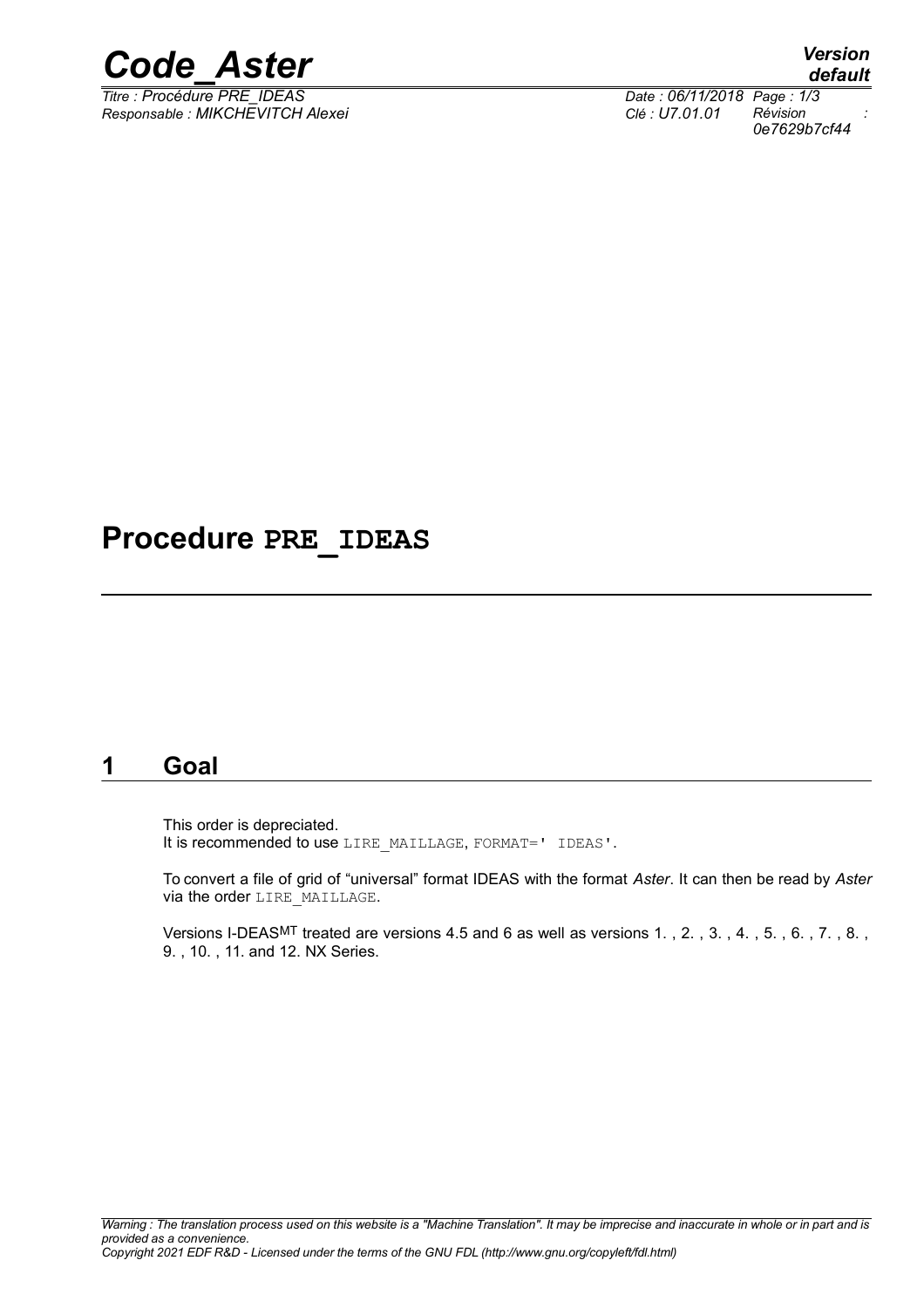# *Code\_Aster Version*

*Responsable : MIKCHEVITCH Alexei Clé : U7.01.01 Révision :*

*Titre : Procédure PRE\_IDEAS Date : 06/11/2018 Page : 2/3 0e7629b7cf44*

## **2 Syntax**

PRE\_IDEAS

 $\left(\begin{array}{cccc} \lozenge & \text{UNITE IDEAS} & = & / & 19 \end{array}\right)$ , [DEFECT] / usuper , [I]<br>/ 20 , [DE  $\sqrt{}$  UNITE MAILLAGE = / 20 , [DEFECT] / uaster , [I]  $\Diamond$  CREA GROUP COUL = / 'YES' 'NOT', [DEFECT]

### **3 Operands**

#### **3.1 Operand UNITE\_IDEAS**

◊ UNITE\_IDEAS

**)**

Logical number of unit of file known as "universal" IDEAS. The value by default is 19. It is necessary to pay attention at the time of the declaration of the file of grid of IDEAS in astk: one declares this file like input file with the corresponding logical unit (19, if one uses the value by default).

#### **3.2 Operand UNITE\_MAILLAGE**

 $\Diamond$  UNITE MAILLAGE

Logical number of unit of the file of grid *Aster*. The value by default is 20.

#### **3.3 Operand CREA\_GROUP\_COUL**

 $\begin{array}{cccc} \Diamond & \text{CREA\_GROUP\_COUT} & = & / & 'YES' \\ & & / & 'NOT' \end{array}$ [DEFECT]

The user can ask for the creation of groups of meshs and nodes gathering all of the same meshs and nodes color while indicating CREA\_GROUP\_COUL = 'YES' in the order PRE\_IDEAS. These groups are named COUL n or N is the number of the color in IDEAS.

In order not to unnecessarily increase the number of groups of meshs and nodes and consequently the size of the file of grid, it is decided automatically not to create the groups of meshs of the same color: CREA GROUP COUL = 'NOT' [DEFECT].

#### **Note:**

- 1) *The order PRE\_IDEAS treat only Cartesian frames of reference.*
- 2) *The order PRE\_IDEAS manage one Cartesian frame of reference.*
- 3) *During the conversion of universal file IDEAS, the order PRE\_IDEAS check if the user defined several frames of reference. If it is the case, a message of alarm informs the user of it, to ask him to check that all the frames of reference are identical.*

*Warning : The translation process used on this website is a "Machine Translation". It may be imprecise and inaccurate in whole or in part and is provided as a convenience. Copyright 2021 EDF R&D - Licensed under the terms of the GNU FDL (http://www.gnu.org/copyleft/fdl.html)*